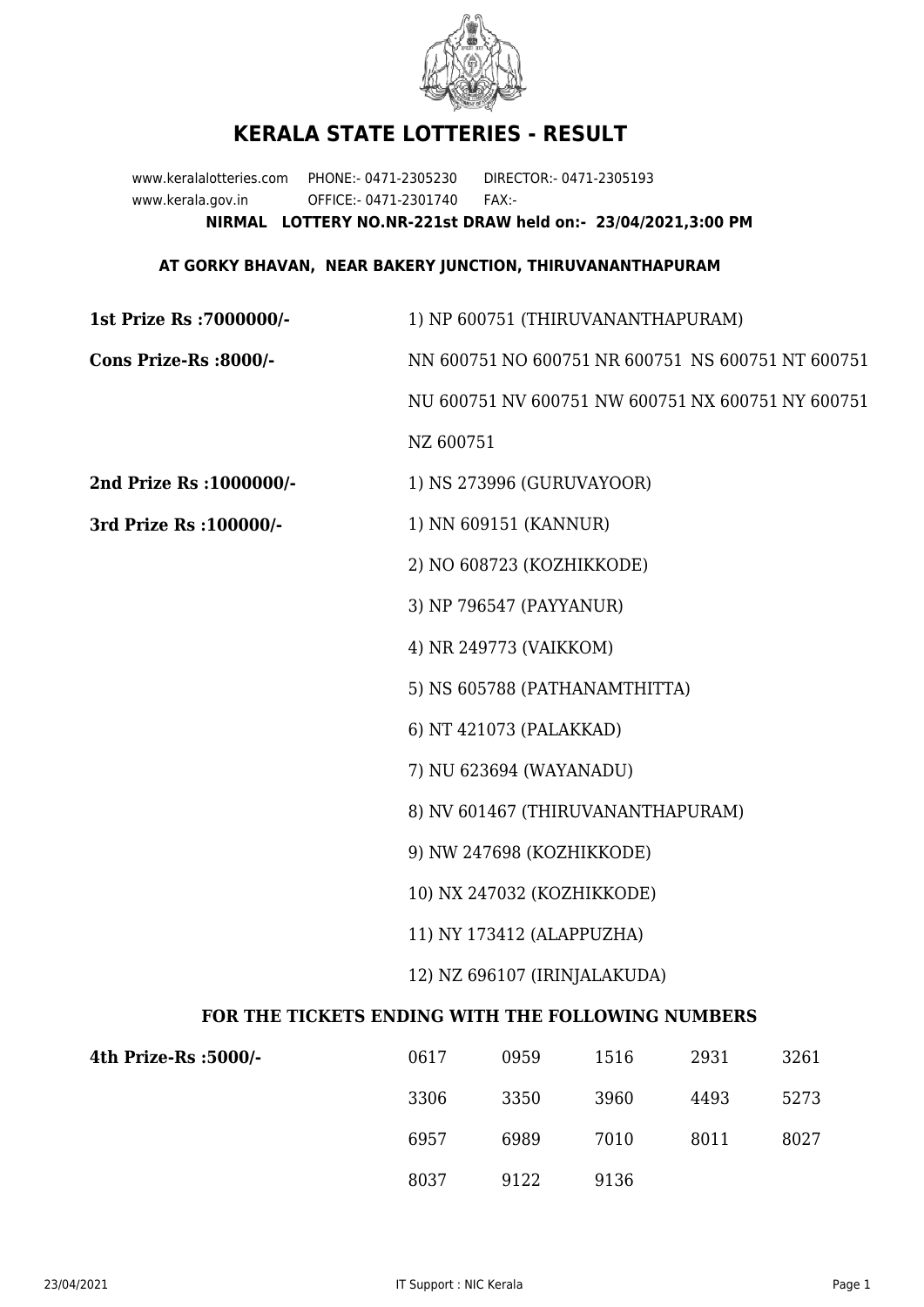| 5th Prize-Rs : 1000/- | 0173 | 0727 | 1139 | 1149 | 2000 |
|-----------------------|------|------|------|------|------|
|                       | 2018 | 2430 | 2656 | 2942 | 3063 |
|                       | 3331 | 3450 | 3634 | 3684 | 4563 |
|                       | 4609 | 4834 | 4852 | 4870 | 5521 |
|                       | 5863 | 5952 | 6444 | 6659 | 6710 |
|                       | 7166 | 7728 | 8057 | 8064 | 8317 |
|                       | 8340 | 8711 | 8738 | 9161 | 9225 |
|                       | 9840 |      |      |      |      |
| 6th Prize-Rs :500/-   | 0113 | 0181 | 0192 | 0236 | 0500 |
|                       | 0695 | 0807 | 0834 | 1007 | 1392 |
|                       | 1539 | 1600 | 1744 | 1914 | 1927 |
|                       | 2088 | 2285 | 2560 | 2659 | 2785 |
|                       | 2788 | 2867 | 3046 | 3101 | 3113 |
|                       | 3259 | 3293 | 3301 | 3416 | 3765 |
|                       | 3884 | 3901 | 4049 | 4348 | 4693 |
|                       | 4710 | 4947 | 5085 | 5086 | 5253 |
|                       | 5495 | 5579 | 5615 | 5635 | 5722 |
|                       | 5790 | 5832 | 6024 | 6056 | 6581 |
|                       | 6595 | 6636 | 7272 | 7377 | 7397 |
|                       | 7409 | 7450 | 7517 | 7542 | 7597 |
|                       | 7679 | 7741 | 8013 | 8083 | 8189 |
|                       | 8337 | 8368 | 8638 | 8654 | 8864 |
|                       | 8962 | 9054 | 9108 | 9164 | 9419 |
|                       | 9515 | 9707 | 9832 | 9948 |      |
| 7th Prize-Rs : 100/-  | 0027 | 0031 | 0065 | 0185 | 0257 |
|                       | 0361 | 0370 | 0391 | 0393 | 0410 |
|                       | 0448 | 0623 | 0722 | 0773 | 0798 |
|                       | 1093 | 1124 | 1155 | 1399 | 1451 |
|                       | 1463 | 1507 | 1549 | 1579 | 1672 |